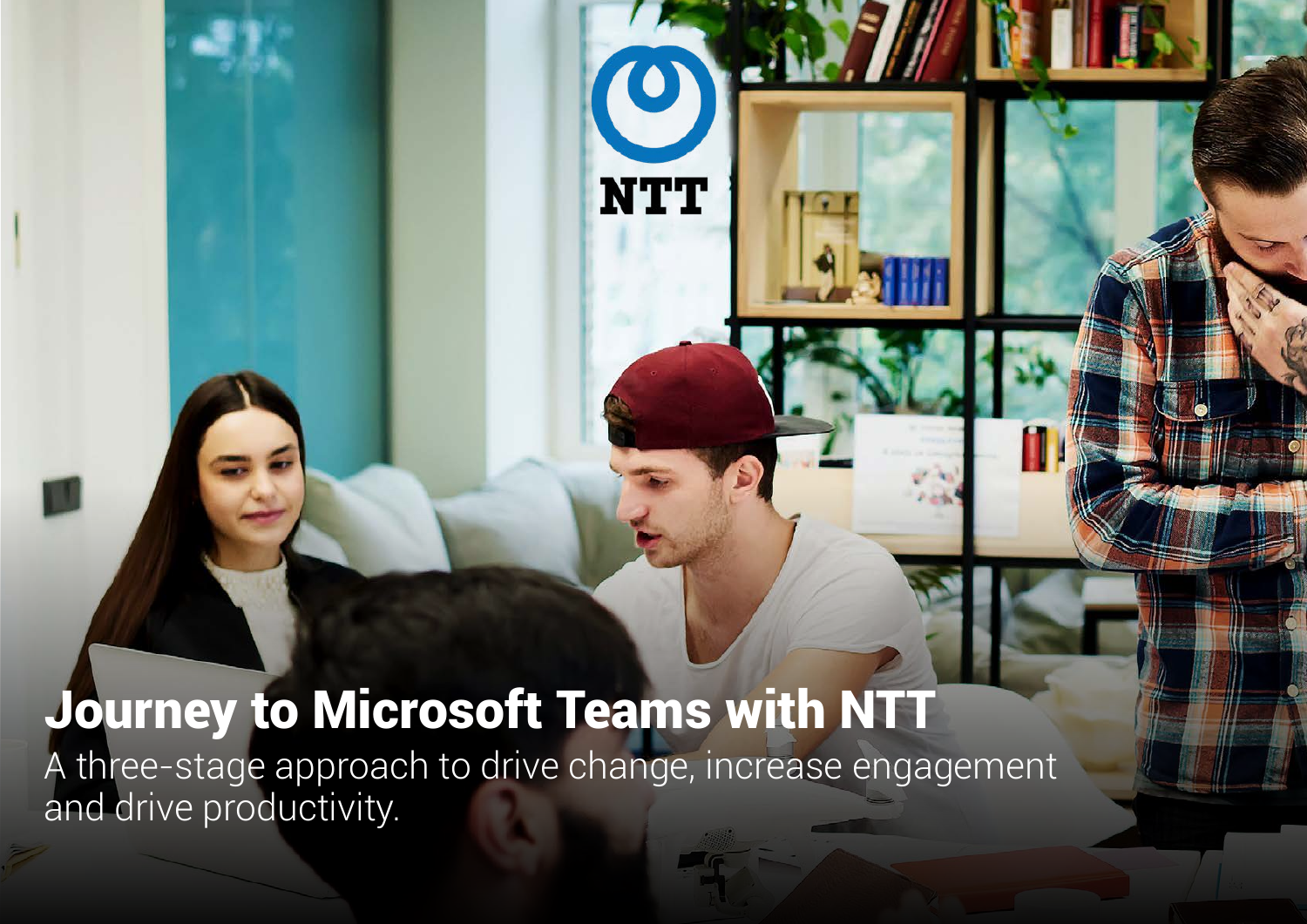# The complexities, opportunities and future of the unified communication (UC) landscape

Advancements in cloud technology are evolving at a rapid pace. With it comes a shift within the UC space, with more organizations seeing the value in moving their communications from on-premises to cloud based platforms.

#### **The landscape is changing.**



Investment in the UC cloud far outpaced on-premises UC licenses during Q3 of last year, with cloud licenses at 447 vs 183 on-premises. $^{\rm I}$ 



For those organizations with onpremises legacy systems, multiple apps and undeployed licenses, the cost and maintenance can be difficult to manage.



Studies show 40% of all UC software licenses are yet to be deployed, with 70% of employees reporting that they use a mix of devices every day at work.<sup>2</sup>

Not only is it important you make the move using the right technology – but **the right partner is also essential** to help guide you through a potentially complex journey.



When it comes to technology, those looking to move to a cloud-based Unified Communications platform such as Microsoft Teams look set to reap a multitude of benefits.

When combined with voice, boosting user productivity, increasing availability and speeding up communication can all be achieved. The financial gains presented by the cloud voice opportunity makes for an even more compelling reason to move.

According to Forrester, several businesses achieved a 261% ROI<sup>3</sup> over a three-year period using Microsoft 365 Cloud Voice by:



Saving time. Integrating telephony into the Microsoft Teams collaboration platform enables unified voice calling, improving call quality and system performance.

**Driving revenue.** Improving and integrating voice communication provides easy access to internal and external contacts. It also increases sales, reduces time to market and enables faster decision making.



#### Eliminating solution and support costs.

Replacing previous telephony solutions with cloud voice cuts PBX maintenance costs and removes the need for support agreements.

Reducing telecommunication usage costs.

International mobile roaming and long-distance calling charges are greatly reduced.

With the end of analogue-based technologies fast approaching, it will make it more even difficult and expensive for businesses to maintain legacy PBX.

The time really is now for organizations to embark on a new journey and rethink their communications strategy.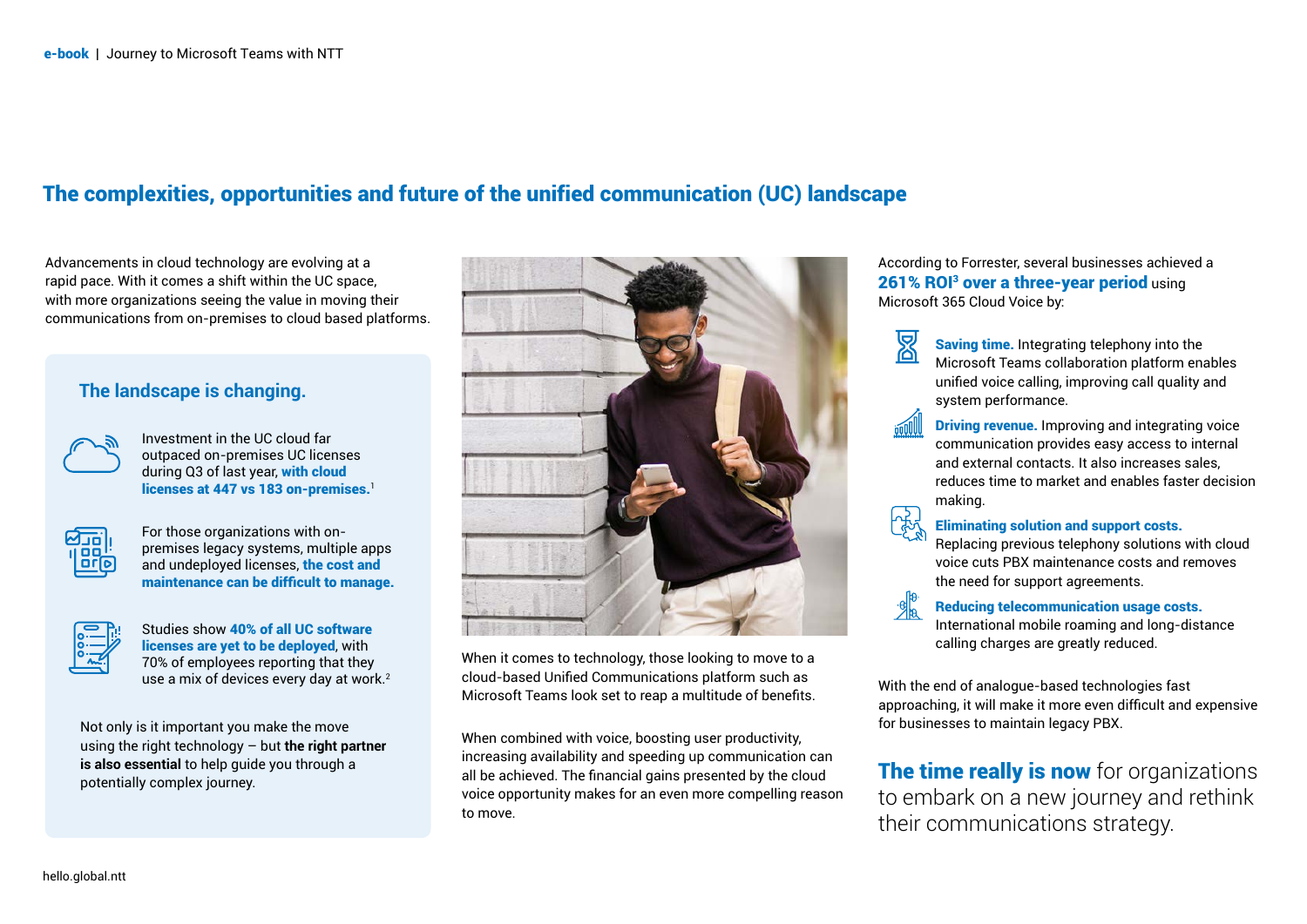# Defining your current communications and culture status

With 75% of large and medium enterprises using **two or more PBX vendors**4, the UC journey can be a complex path. And one that presents many risks if the wrong approach is taken.

To make your journey a smooth one, defining your current communications and culture status is a good place to start.

By understanding your business and why you want to make the move, you can better define your cloud voice UC strategy.

## Questions to ask



Where are you on your communications journey?

What drives your desire for change?

How would you describe your workplace culture?

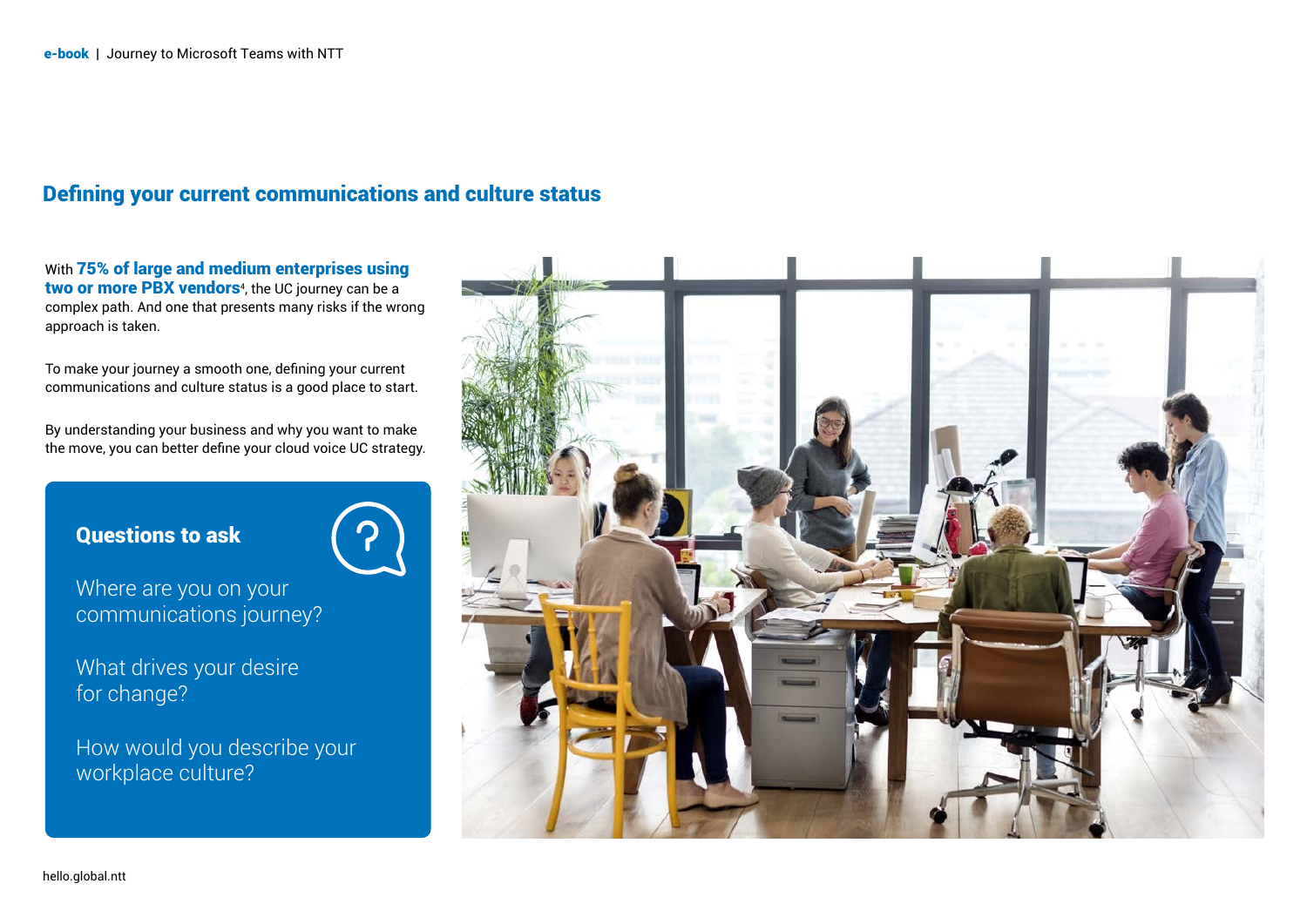#### Building your business case

When it comes to driving business growth, UC investment may be amongst many other areas seeking funding to compete with. Building a business case that demonstrates your understanding of the key drivers, along with clear steps to success and estimated ROI, will help strengthen your case.

Here's how...

#### **Methodology**

Your business case should start with your methodology behind making the move to Teams.

The objective is to identify the cost, benefit, flexibility and risk factors that affect the decision for your business to invest in Teams.



# Important investment drivers

Interview your stakeholders and consider areas such as:

- Existing telephony solution and call costs.
- Capex versus opex model with hardware and maintenance costs for both telephony and collaboration tools.
- Collaboration needs of the business to innovate.
- Employee engagement and the impact of flexible and distributed workforces.
- Device usage across functions.

#### Demonstrate your ROI vision

Deploying Teams saves workers time and gives them tools to improve business outcomes such as faster time-to-market, increased revenues and improved operations.

#### **Example ROI:**

**1.5 hours** of savings per week for 10% of the users.

Further savings of **7.6 minutes per day** thanks to improved call quality.



With a **50% productivity** capture in year one, this adds up to a net benefit of approximately \$7.5M over three years.

Replacing telephony solution eliminates USD 726k per year in hardware, adding up to **USD 3.1 million savings over three years.**

Device cost **reduction of USD 2.3 million** as users can access from a single device.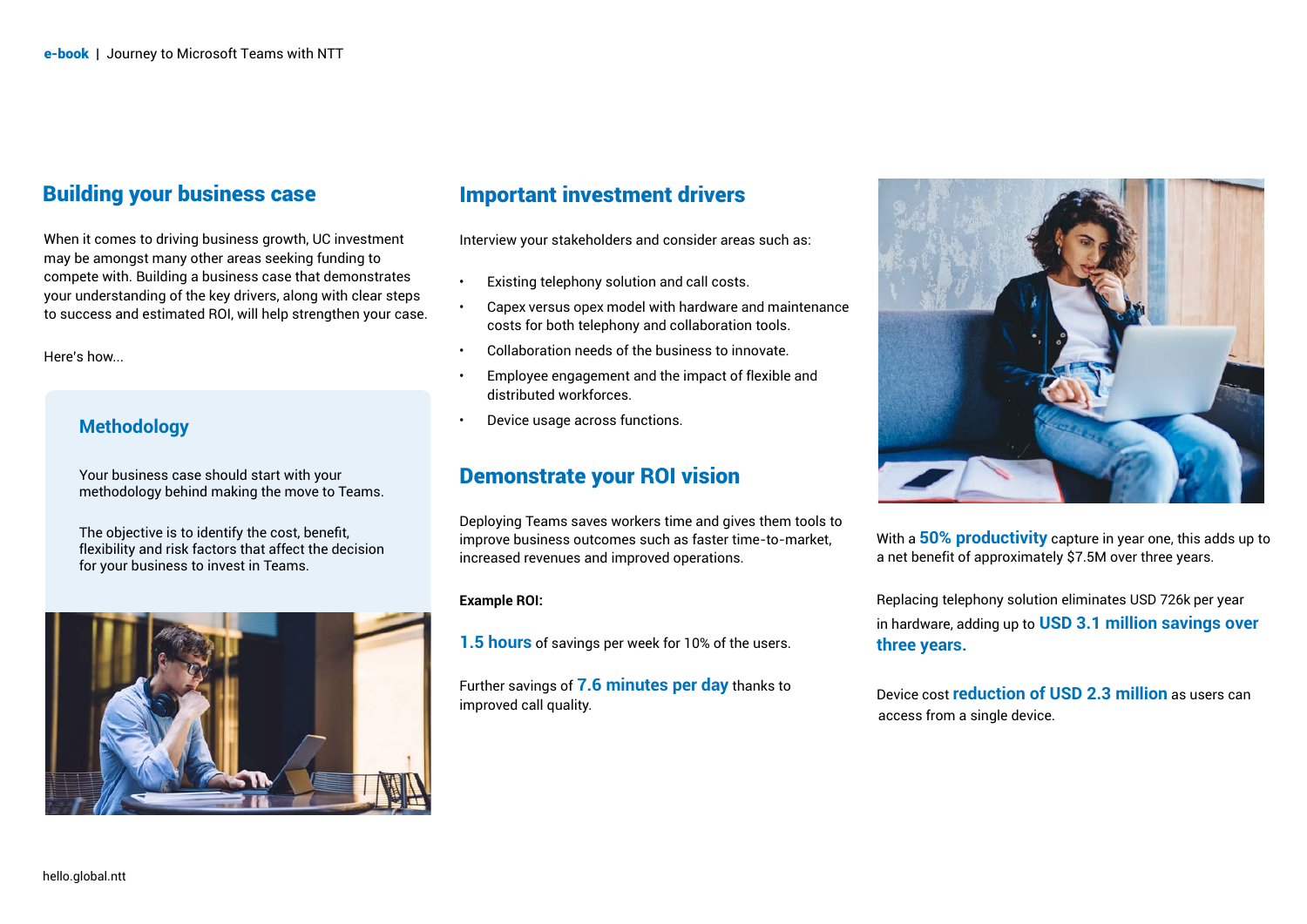## Your journey to Teams – introducing our three-stage approach

At NTT, we take a three-stage proven approach to smoothly and successfully adopting a UC platform

From initial engagement to driving cultural change, we put people first and technology second.

This helps reduce end-user resistance, allowing us to build momentum through small achievable changes.

It also allows us to help build positive press for your IT department and reduce PBX integration requirements. This frees up their time, allowing them to focus on innovation and driving the business forward.

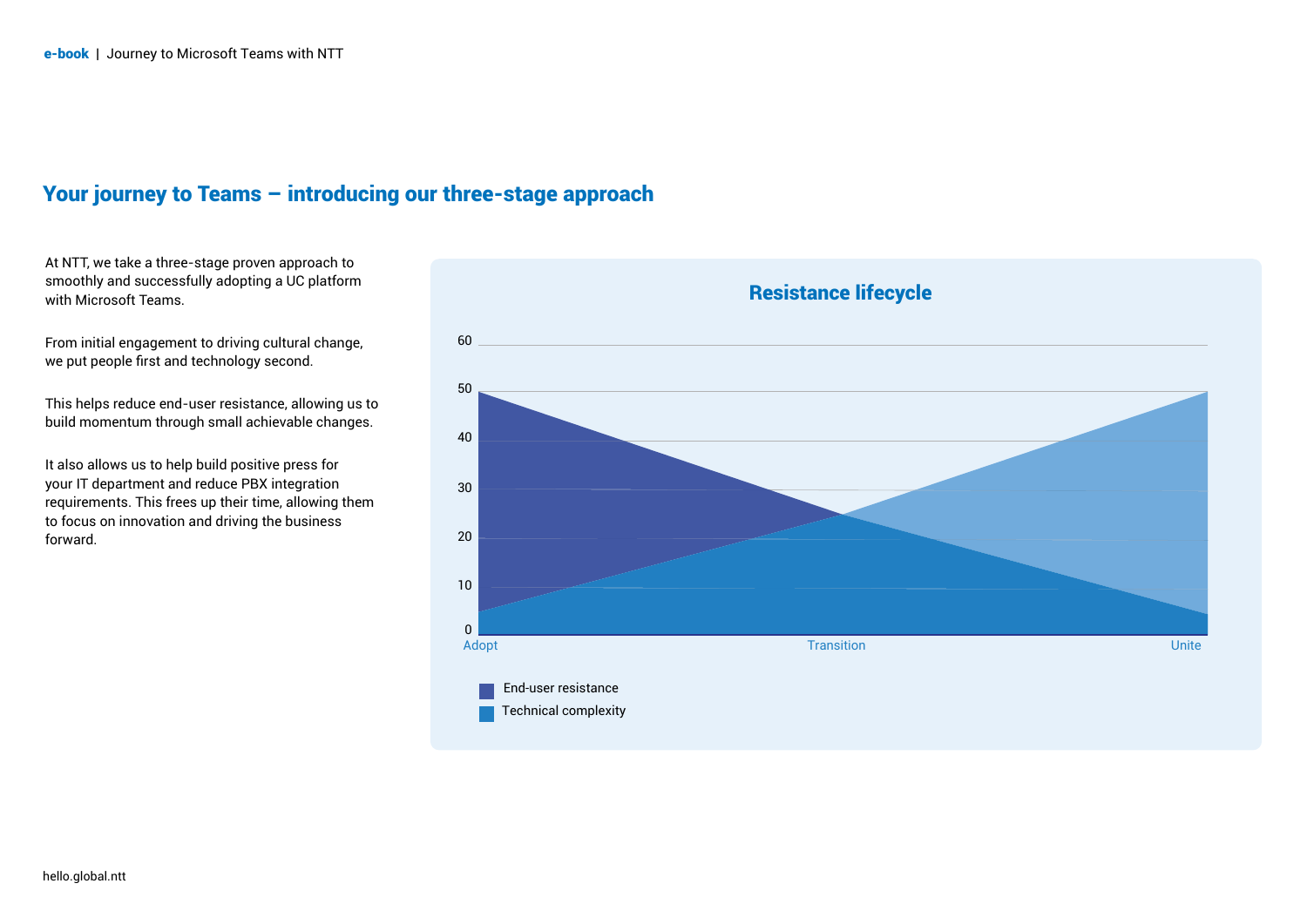#### Let's take a look at the three stages

#### Stage 1: Adopt

Using chat, Teams and Channels, we help you move Microsoft Teams onto every desktop. We aim to avoid long periods of co-existence and lack of Microsoft Teams governance structure. Success is achieved when most end-users view Microsoft Teams as a trusted and valuable productivity tool, by taking the following steps:

1 First a business sponsor communicates the what and the why for the change, to create a **change champion network**.

Microsoft Teams chat is then deployed across your company alongside your existing solutions.

This enables us to establish a **Microsoft Teams governance**  framework.

3

Training is offered to end-users and **change champions**. The focus is on understanding how to use Microsoft Teams chat, Teams and channels to be more productive.

4 Business sponsors, line managers and change

**encouraging usage**.

champions drive change by

5

2

**Business sponsors** and deployment teams next measure and track enduser satisfaction and usage, to be used for future planning.

#### The end goal

For all end-users to be working in Microsoft Teams only mode.



# Progress questions

- 
- What have you done with Microsoft Teams today?
- Have you profiled your organization to create end-user personas?
- Do you have a Microsoft Teams governance structure in place today?
- Who has Microsoft Teams on their desktops today?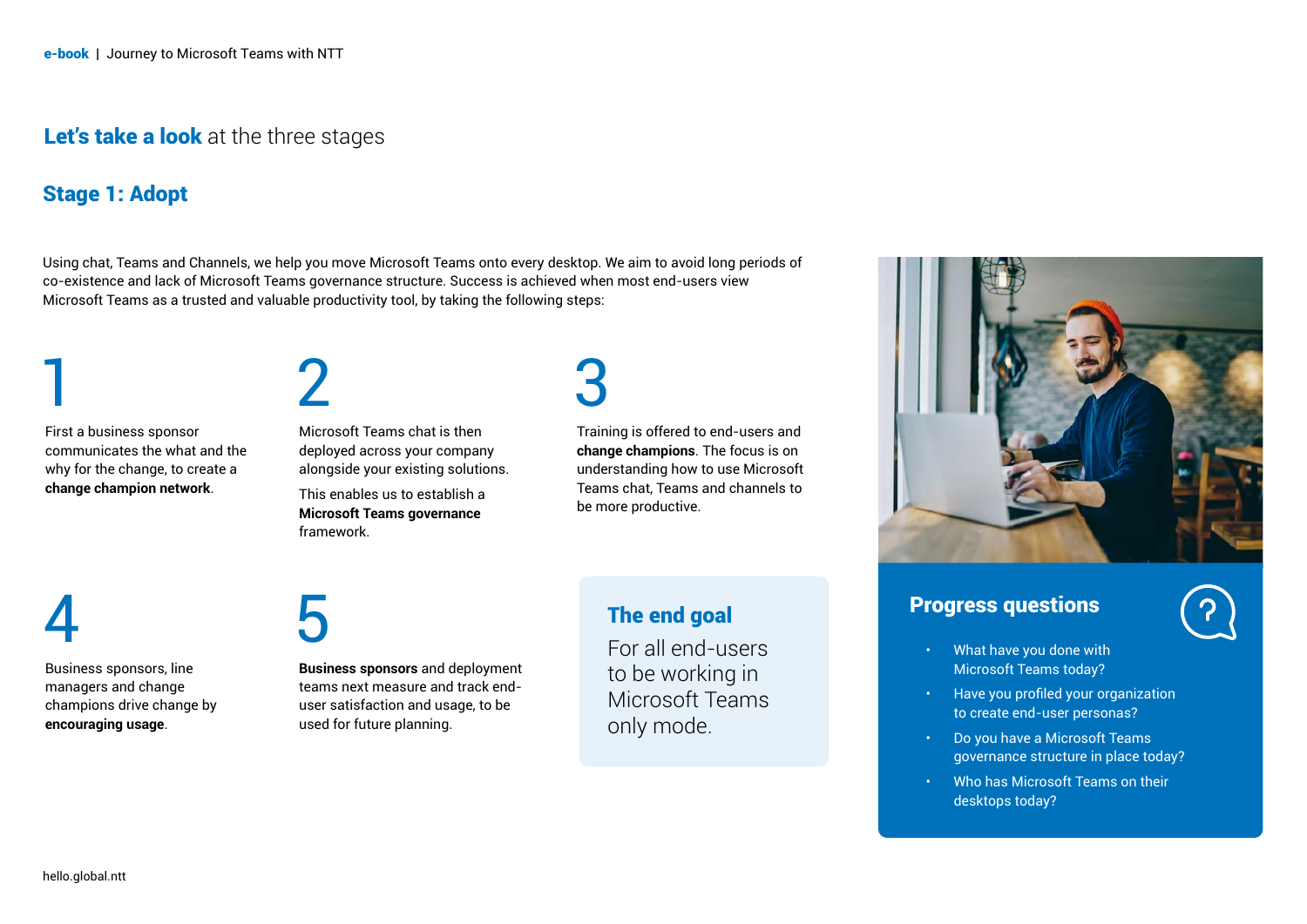# Stage 2: Transition

Next we focus on transitioning to using Microsoft Teams for meetings and peer-to-peer calling. During this stage it's critical that we focus on transitioning to a device strategy aligned to how your organization will communicate and collaborate. Our approach helps remove the risk of a poor quality of experience (QoE) which can hinder the adoption of Teams:

We begin by asking your IT to set a new **device strategy and QoE** approach based on organization-wide user personas. Next they perform network verification.

2

Business sponsors then communicate change and re-engage your change champions network to **drive meetings and peer-to-peer voice adoption**.

3

1

Then it's back to IT who deploys and configures end-user and **meeting room devices**.

4

Your business sponsors and change champions measure and track enduser **satisfaction** for feedback and improvement.



# The end goal

Microsoft Teams is the preferred tool for meetings and peer-to-peer voice.



### Progress questions

- 
- Have you verified network readiness for Microsoft Teams?
- Have you defined a meeting rooms (technology) strategy?
- Have you verified Security Architecture?
- How did users make peer-to-peer calls today? Was it a positive experience?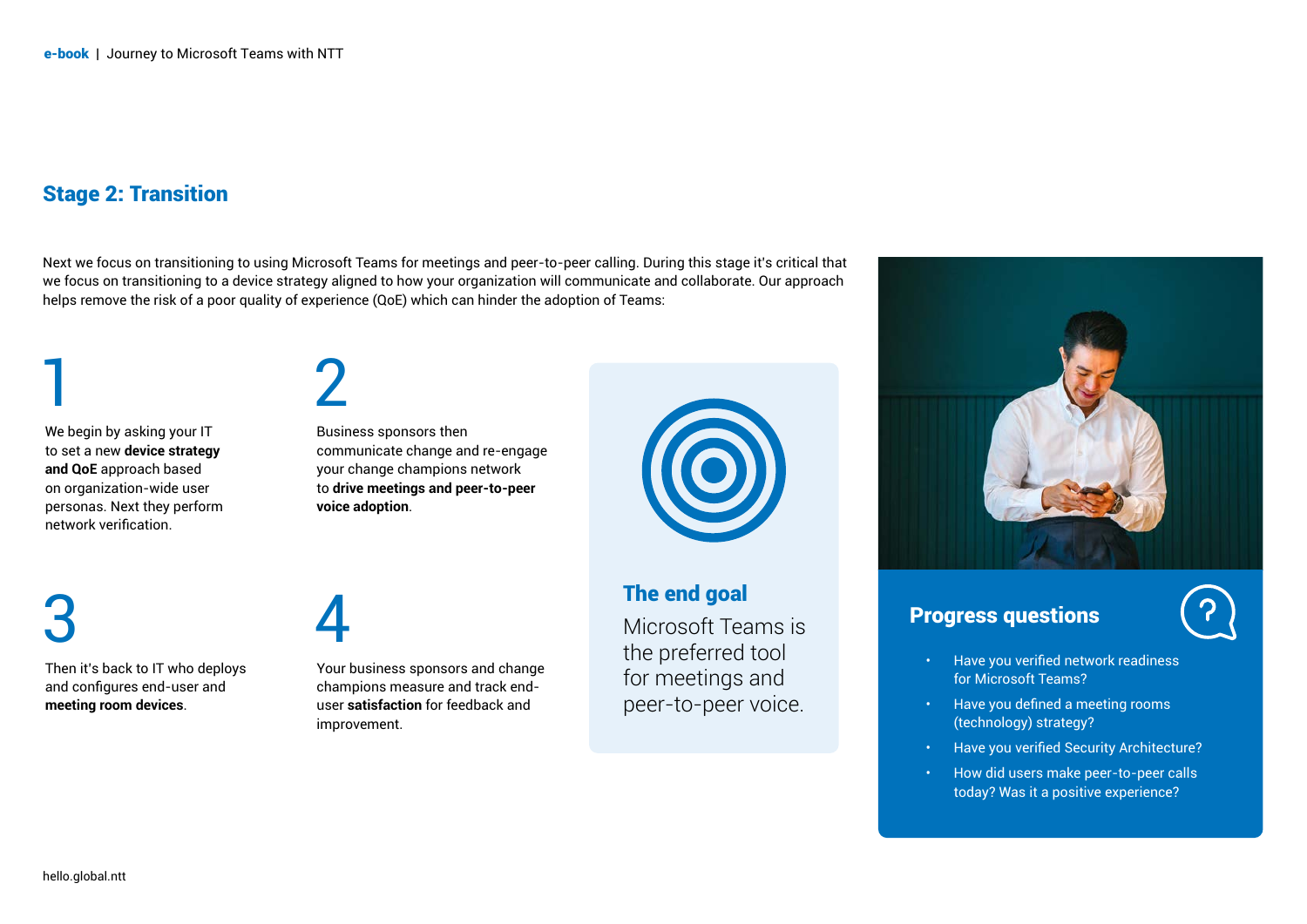# Stage 3: Unite

This last stage is centered around rapid enterprise voice deployment site by site, user by user, uniting an organization as one to collaborate and communicate. With a robust deployment plan it is critical to avoid underestimating the culture around desk phones and legacy behaviors.

The end result is for Microsoft Teams Enterprise Voice to be seamlessly adopted by end-users, which can be achieved with the following steps:

IT starts by completing a **voice design workshop**  and site surveys.

2

We build a Microsoft Teams **direct routing** platform with gateways and session boarder controllers.

3

Niche persona definitions and **training plans**  are created, after which change champions are re-engaged to communicate changes to enterprise voice.

# 4

1

**Number porting** begins, with voice configuration and hyper care activities on a site by site basis.

# 5

End-users begin training in tandem with **migration**

# The end goal

Turn off legacy PBX solution and remove legacy devices to establish a modern collaboration and communication workplace.



# Progress questions

- What does your telephone infrastructure look like today?
- Where are your PBXs located?
- Where have you centralized SIP?
- Have you defined your voice feature requirements and, if so, what are they?
- Did you use extension dialing today?
- Do you still have analog devices that requirement integration with cloud voice?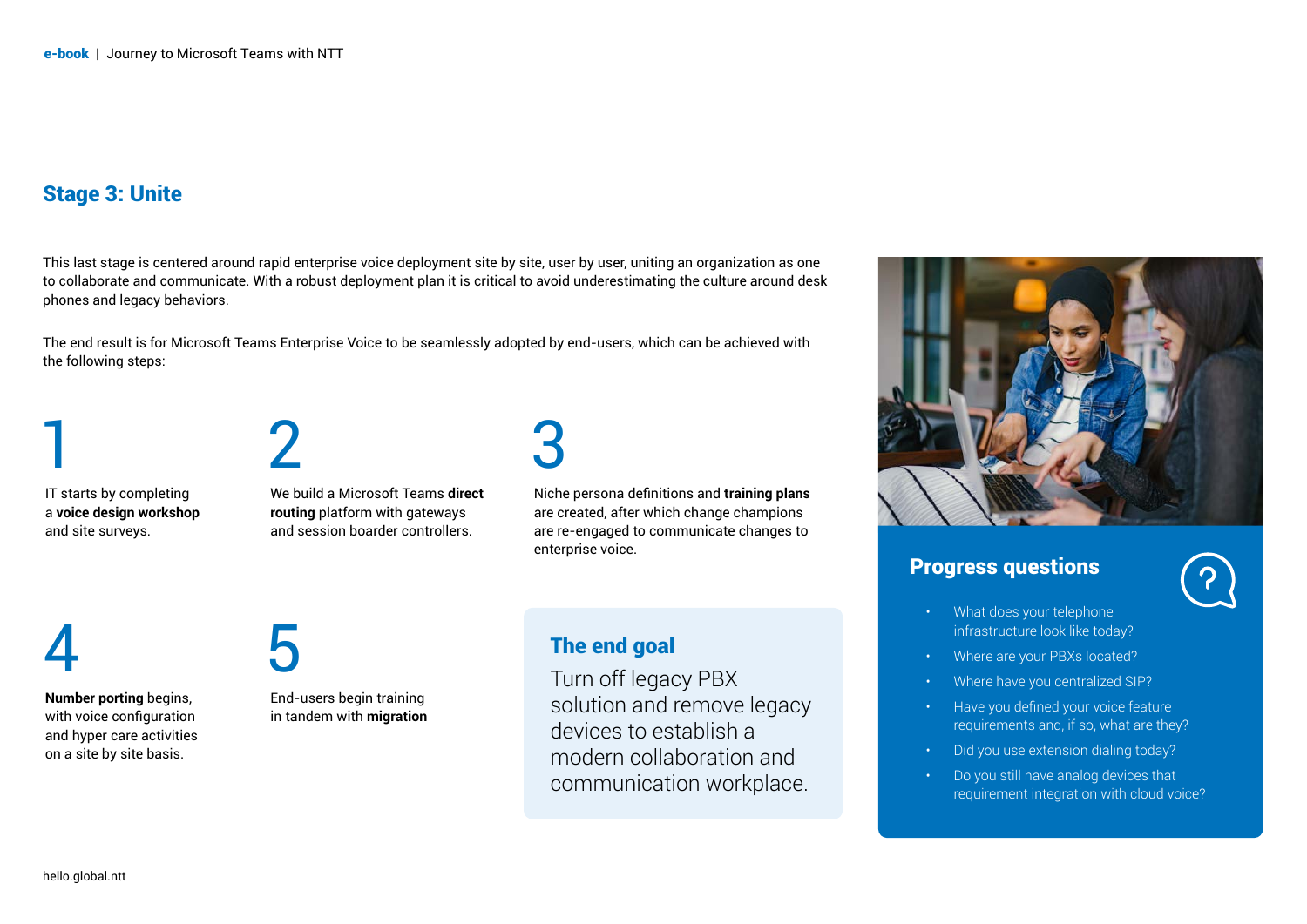## Teams increases accessibility of data for 1,500 global employees

For our customer Jensen Hughes, a global leader in safety and security, the main challenge from a communications perspective was that around 50% of its US sites were using Cisco Call Manager.

On a global scale this proved to be too costly, particularly since other global locations were on a mixture of Ring Central and legacy PBXs.

To continue expanding their geographic footprint, Jensen Hughes needed a solution for the increasing amounts of data collected by their 1,500 people across 80 global sites. All of whom who were using a mixed bag of telephony systems. NTT were chosen to carry out a Microsoft Teams Assessment and develop a business case with persona-based licensing and devices. The aim was to enable more effective teamwork and driving organic growth.

Thanks to Teams, Jensen Hughes has forecast total savings to be around USD \$400k per year – an approximate 50% cost reduction.

Further implementations are now being completed in India and China. And with a direct dial and Teams on mobile devices, the capability to reach individuals is far greater with productivity levels increasing dramatically.



'NTT represents a single vendor, a simplistic single point of contact. We've got change management, communications, project management – all of those disparate elements all in one spot, a unified space within NTT. We had a very smooth experience. In terms of a collaboration partner, I could not have asked for a better one.'

James Rippetoe, VP IT Operations, Jensen Hughes